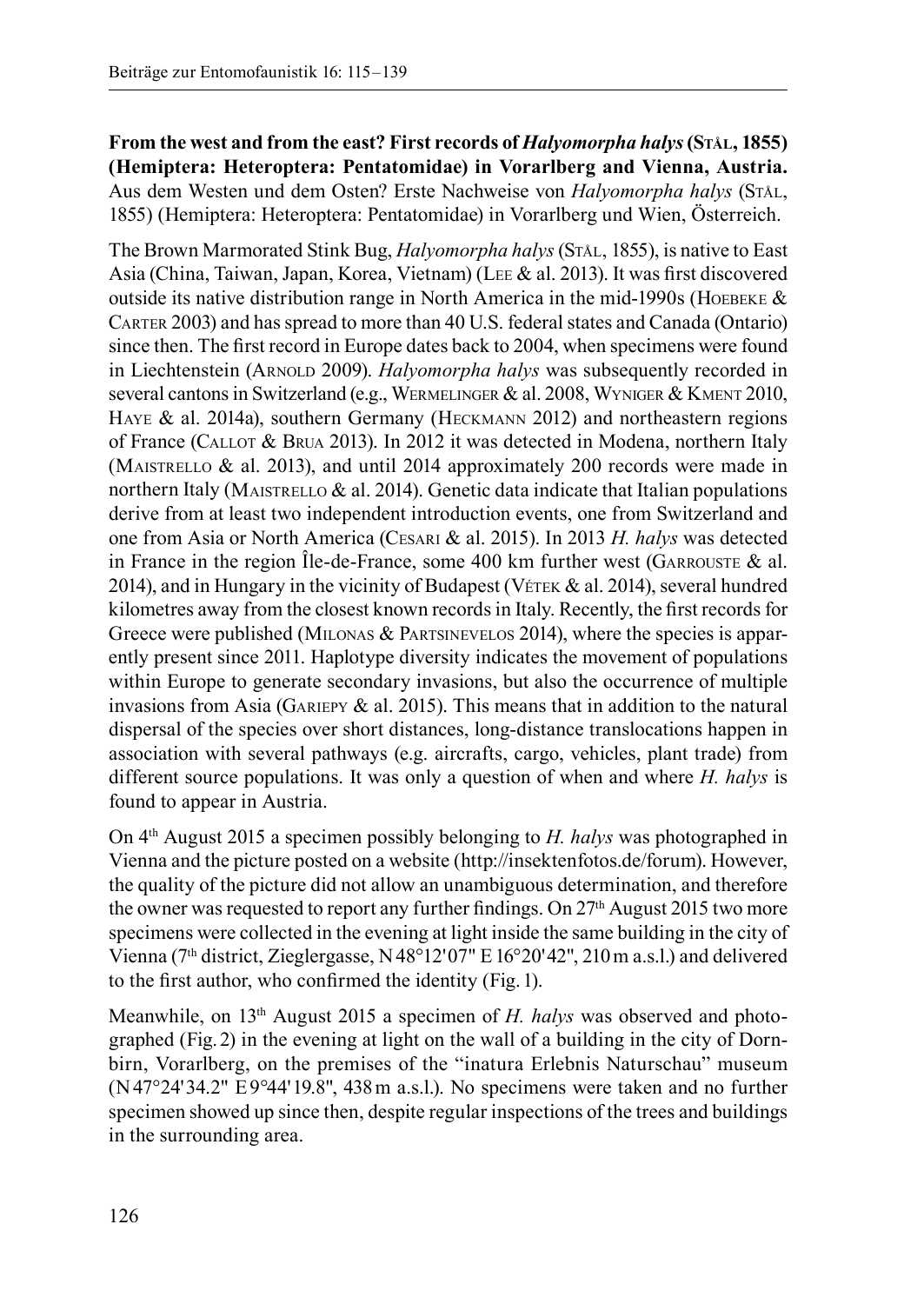

Figs.1–3: (1) *Halyomorpha halys* from Vienna. (2) *Halyomorpha halys* from Dornbirn. (3) *Rhaphigaster nebulosa*. © 1, 3: W. Rabitsch; 2: G. Friebe.

Between  $2<sup>nd</sup>$  and  $9<sup>th</sup>$  November 2015 three specimens were collected while sun-bathing on the wall of a building in Vienna (20th district, Brigittenauer Lände, N48°13' 44.3" E 16°21'53.5", 164 m a.s.l.).

These are the first records of the Brown Marmorated Stink Bug for Austria. *Halyomorpha halys* might be confused with *Rhaphigaster nebulosa* (Fig. 3), but shows the following differences: membrane of forewing with brown stripes (with dots in *R. nebulosa*), head rectangular (triangular in *R. nebulosa*), elongated spine on the ventral side between legs absent (present in *R. nebulosa*), ventral side of the abdomen without black dots (with dots in *R. nebulosa*) (WYNIGER & KMENT 2010).

There is an extensive body of literature on the biology and ecology of the *Halyomorpha halys*, specifically from North America (Rice & al. 2014; see e.g., http://www.stopbmsb.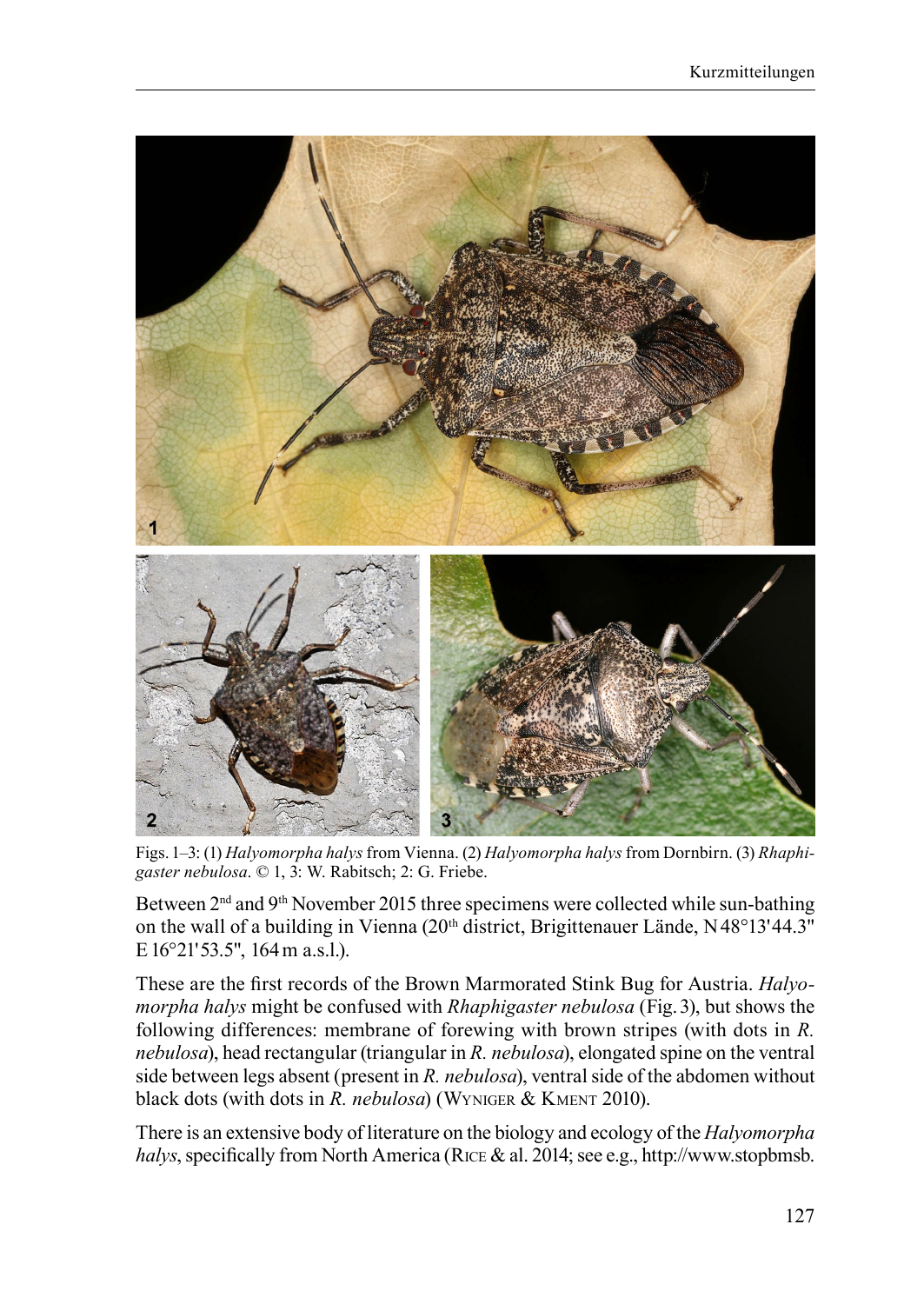org/), as this species is regarded to be a pest on ornamental fruit trees and woody ornamentals (GARIEPY & al. 2014, HAYE & al. 2014b). There is considerable damage in North America, but infestations in Europe are still small and local (MÜLLER  $\&$  al. 2011, Pansa & al. 2013). *Halyomorpha halys* is currently considered a nuisance and household pest in Europe, when entering buildings in search of hibernation sites in autumn. It develops one generation per year in Central Europe. Adults hibernate and become active in April and May, the new generation appears in August. *Halyomorpha halys* is an arboreal and polyphagous species that is known to feed on plant species from more than 30 different families, with a preference for shrubs and trees such as *Sorbus aucuparia*, *Cornus sanguinea*, and *Fraxinus excelsior*, but also non-native ornamental plants, such as *Catalpa bignonioides*, *Parthenocissus quinquefolia*, *Paulownia tomentosa*, and *Ailanthus altissima* (Haye & al. 2014b).

Alpine areas might limit or delay the further spread of *H. halys* within Austria, but the species is expected to increase in numbers and range in urban areas in both the west and east of Austria. Climatic niche models demonstrate a large suitable area for further invasions between latitudes  $40^{\circ}$  and  $50^{\circ}$  N in Europe (ZHU & al. 2012). Regarding the origin of the specimens it seems likely that the western population has reached Vorarlberg by natural spread from nearby Swiss populations. The eastern population, however, might have arrived in Vienna by natural spread from Hungary or by an independent introduction from European, North American, or Asian populations. Genetic data are required to disentangle the two-front invasion history of *H. halys* in Austria and are intended to be conducted in the future.

## **Acknowledgements**

We thank Petr Kment (National Museum, Prague) and Dávid Rédei (Natural History Museum, Budapest) for helpful comments on the manuscript.

## **References**

- Arnold, K. 2009: *Halyomorpha halys* (Stål, 1855), eine für die europäische Fauna neu nachgewiesene Wanzenart (Insecta: Heteroptera, Pentatomidae, Pentatominae, Cappaeini). – Mitteilungen des Thüringer Entomologenverbandes 16: 19.
- Callot, H. & Brua, C. 2013: *Halyomorpha halys* (Stål, 1855) la Punaise diabolique, nouvelle espèce pour la faune de France (Heteroptera Pentatomidae). – L'Entomologiste 69: 69–71.
- Cesari, M., Maistrello, L., Ganzerli, F., Dioli, P., Rebecchi, L. & Guidetti, R. 2015: A pest alien invasion in progress: potential pathways of origin of the brown marmorated stink bug *Halyomorpha halys* populations in Italy. – Journal of Pest Sciences 88: 1–7.
- Gariepy, T.D., Haye, T., Fraser, H. & Zhang, J. 2014: Occurrence, genetic diversity, and potential pathways of entry of *Halyomorpha halys* in newly invaded areas of Canada and Switzerland. – Journal of Pest Sciences 87: 17–28.
- GARIEPY, T.D., BRUIN, A., HAYE, T., MILONAS, P. & VÉTEK, G. 2015: Occurrence and genetic diversity of new populations of *Halyomorpha halys* in Europe. – Journal of Pest Sciences 88: 451–460.
- Garrouste, R., Nel, P., Nel, A., Horellou, A. & Pluot-Sigwalt, D. 2014: *Halyomorpha halys* (Stål, 1855) en Île de France (Hemiptera : Pentatomidae : Pentatominae): surveillons la punaise diabolique. – Annales de la Société entomologique de France (N.S.) 50: 257–259.